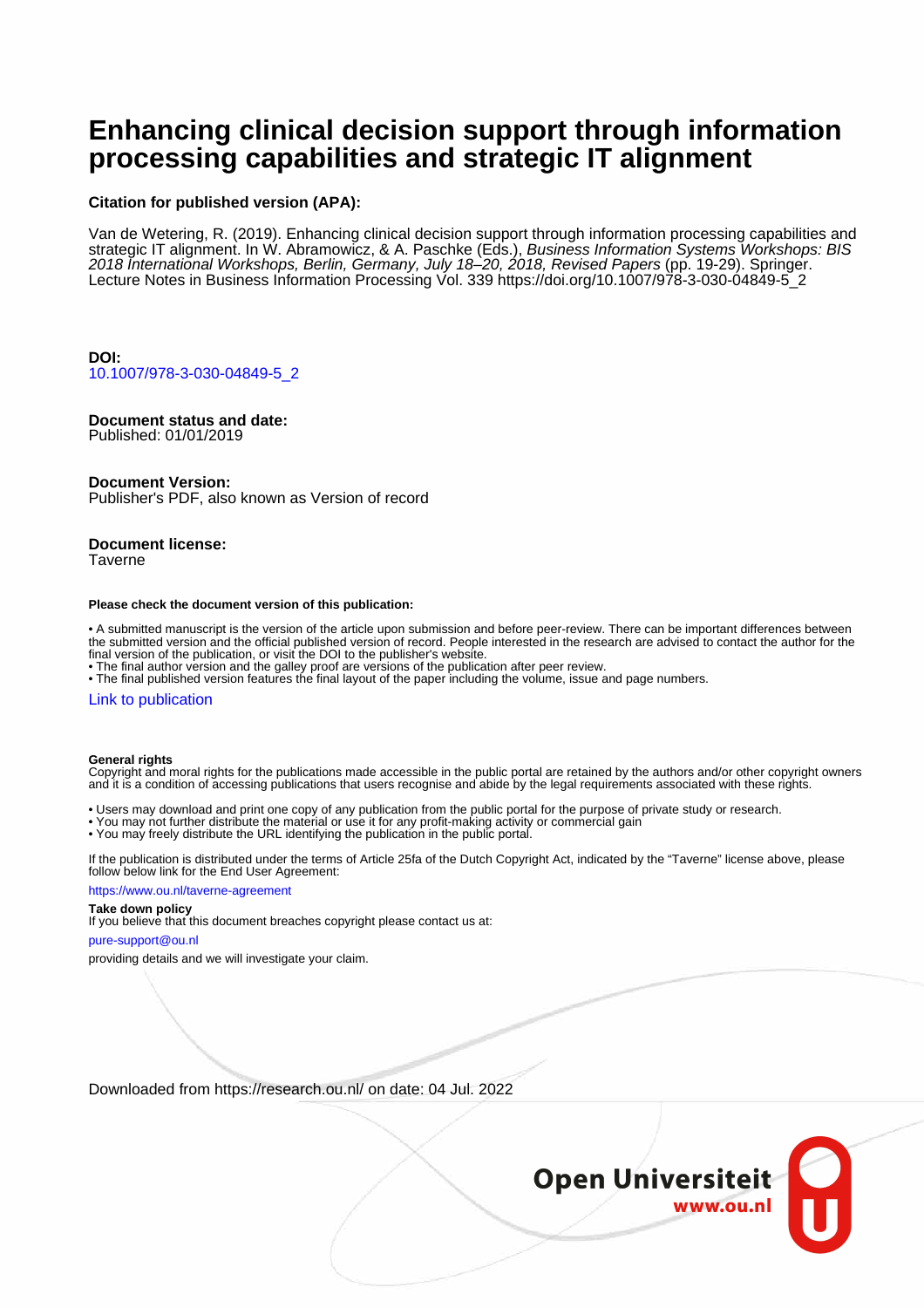See discussions, stats, and author profiles for this publication at: [https://www.researchgate.net/publication/330084975](https://www.researchgate.net/publication/330084975_Enhancing_Clinical_Decision_Support_Through_Information_Processing_Capabilities_and_Strategic_IT_Alignment_BIS_2018_International_Workshops_Berlin_Germany_July_18-20_2018_Revised_Papers?enrichId=rgreq-8a9522f07ab4970038ecdb17b2e6b3ca-XXX&enrichSource=Y292ZXJQYWdlOzMzMDA4NDk3NTtBUzo3Mzg4MTA5NDYxNDIyMTNAMTU1MzE1NzY2NDgxOQ%3D%3D&el=1_x_2&_esc=publicationCoverPdf)

# Enhancing Clinical Decision Support Through Information Processing [Capabilities and Strategic IT Alignment: BIS 2018 International Workshops,](https://www.researchgate.net/publication/330084975_Enhancing_Clinical_Decision_Support_Through_Information_Processing_Capabilities_and_Strategic_IT_Alignment_BIS_2018_International_Workshops_Berlin_Germany_July_18-20_2018_Revised_Papers?enrichId=rgreq-8a9522f07ab4970038ecdb17b2e6b3ca-XXX&enrichSource=Y292ZXJQYWdlOzMzMDA4NDk3NTtBUzo3Mzg4MTA5NDYxNDIyMTNAMTU1MzE1NzY2NDgxOQ%3D%3D&el=1_x_3&_esc=publicationCoverPdf) Berlin, Germany, July 18–20, 2018, Rev...

**Chapter** · January 2019 DOI: 10.1007/978-3-030-04849-5\_2 CITATIONS READS 44 **1 author: Some of the authors of this publication are also working on these related projects:** [Rogier van de Wetering](https://www.researchgate.net/profile/Rogier-Van-De-Wetering?enrichId=rgreq-8a9522f07ab4970038ecdb17b2e6b3ca-XXX&enrichSource=Y292ZXJQYWdlOzMzMDA4NDk3NTtBUzo3Mzg4MTA5NDYxNDIyMTNAMTU1MzE1NzY2NDgxOQ%3D%3D&el=1_x_5&_esc=publicationCoverPdf) [Open Universiteit Nederland](https://www.researchgate.net/institution/Open-Universiteit-Nederland?enrichId=rgreq-8a9522f07ab4970038ecdb17b2e6b3ca-XXX&enrichSource=Y292ZXJQYWdlOzMzMDA4NDk3NTtBUzo3Mzg4MTA5NDYxNDIyMTNAMTU1MzE1NzY2NDgxOQ%3D%3D&el=1_x_6&_esc=publicationCoverPdf) **107** PUBLICATIONS **905** CITATIONS [SEE PROFILE](https://www.researchgate.net/profile/Rogier-Van-De-Wetering?enrichId=rgreq-8a9522f07ab4970038ecdb17b2e6b3ca-XXX&enrichSource=Y292ZXJQYWdlOzMzMDA4NDk3NTtBUzo3Mzg4MTA5NDYxNDIyMTNAMTU1MzE1NzY2NDgxOQ%3D%3D&el=1_x_7&_esc=publicationCoverPdf)



3

Dynamic Enterprise Architecture Capabilities [View project](https://www.researchgate.net/project/Dynamic-Enterprise-Architecture-Capabilities?enrichId=rgreq-8a9522f07ab4970038ecdb17b2e6b3ca-XXX&enrichSource=Y292ZXJQYWdlOzMzMDA4NDk3NTtBUzo3Mzg4MTA5NDYxNDIyMTNAMTU1MzE1NzY2NDgxOQ%3D%3D&el=1_x_9&_esc=publicationCoverPdf)

Hospital's IT infrastructure capability and digital capabilities [View project](https://www.researchgate.net/project/Hospitals-IT-infrastructure-capability-and-digital-capabilities?enrichId=rgreq-8a9522f07ab4970038ecdb17b2e6b3ca-XXX&enrichSource=Y292ZXJQYWdlOzMzMDA4NDk3NTtBUzo3Mzg4MTA5NDYxNDIyMTNAMTU1MzE1NzY2NDgxOQ%3D%3D&el=1_x_9&_esc=publicationCoverPdf) Project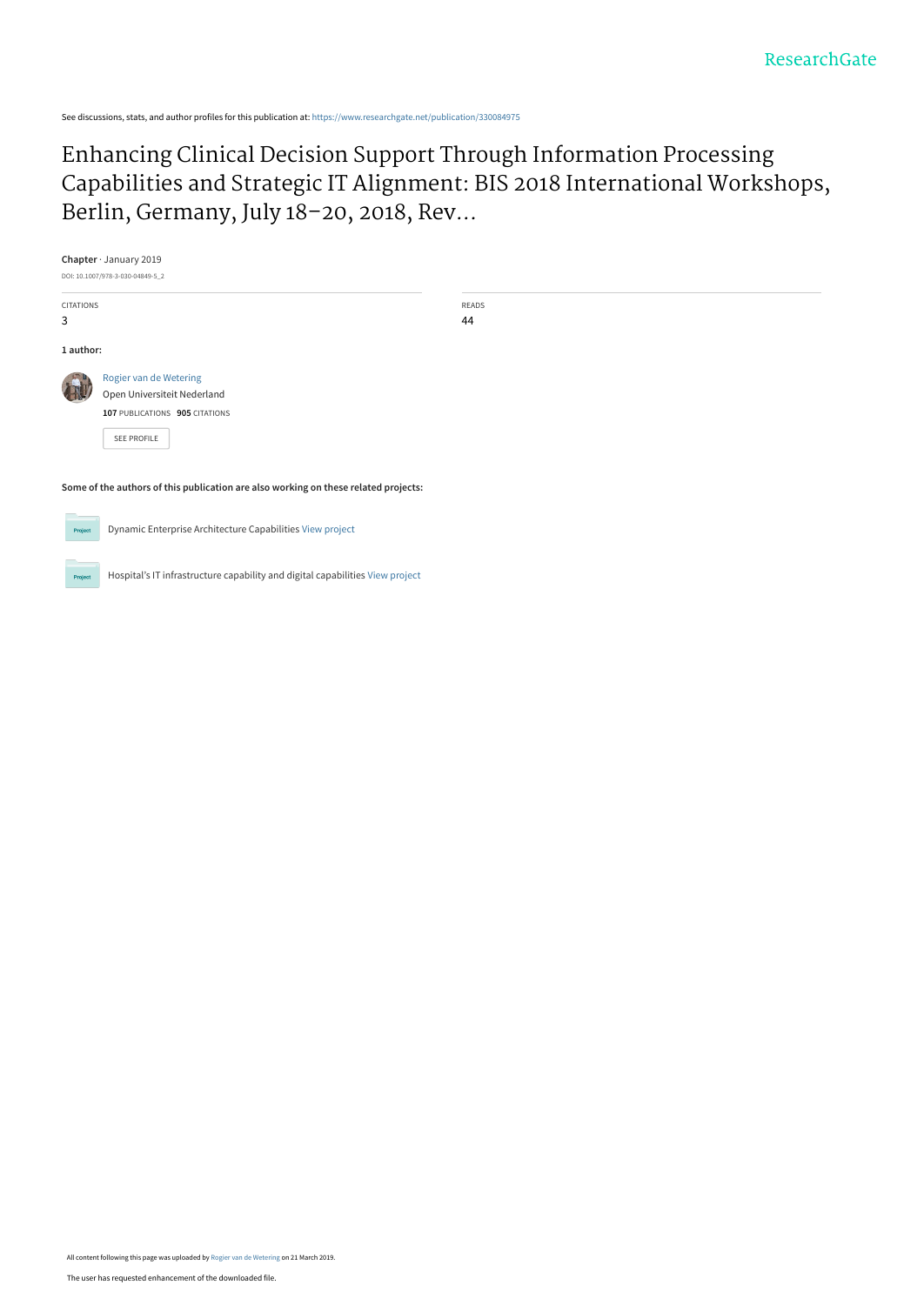# **Enhancing clinical decision support through information processing capabilities and strategic IT alignment**

Rogier van de Wetering<sup>1</sup>

<sup>1</sup> Faculty of Management, Science, and Technology, Open University of the Netherlands, Valkenburgerweg 177, 6419 AT Heerlen, the Netherlands rogier.vandewetering@ou.nl

**Abstract.** Hospitals heavily invest in Healthcare IT to improve the efficiency of hospital operations, improve practitioner performance and to enhance patient care. The literature suggests that decision support systems may contribute to these benefits in clinical practice. By building upon the resource-based view of the firm (RBV), we claim that hospitals that invest in a so-called information processing capacity (IPC)—the ability to gather complete patient data and information and enhance clinical processes—will substantially enhance their clinical decision support capability (CDSC). After controlling for common method bias, we use Partial Least Squares SEM to analyze our primary claim. Following the resource and capability-based view of the firm, we test our hypotheses on a crosssectional data sample of 720 European hospitals. We find that there is a positive association between a hospital's IPC and clinical decision support capability (CDSC). IT alignment moderates this relationship. All included control variables showed nonsignificant results. Extant research has not been able to identify those IT-enabled capabilities that strengthen CDSC in hospital practice. This study contributes to this particular gap in the literature and advances our understanding of how to efficaciously deploy CDSC in clinical practice.

**Keywords:** clinical decision support capability, information processing capability, health information exchange, information capability, the resource-based view of the firm (RBV), strategic IT alignment, hospitals

# **1 Introduction**

Recent studies recognized that the adoption and effective use of information technology (IT) leads to productivity gains and benefits in a wide variety of markets and industries, including healthcare [1-3]. Modern hospitals use IT to transform healthcare delivery processes as a means to improve operational efficiencies, clinical quality, expand access and reduce costs, and increase patient satisfaction, among other benefits [3-9]. A particular IT-enabled innovation in the clinical practice is clinical decision support (CDS). CDS tries to improve the process of decision-making by providing doctors, nurses and clinicians with various modes of decision support (e.g., messages, alerts, reminders, consults) following strict clinical guidelines [10, 11]. Many past and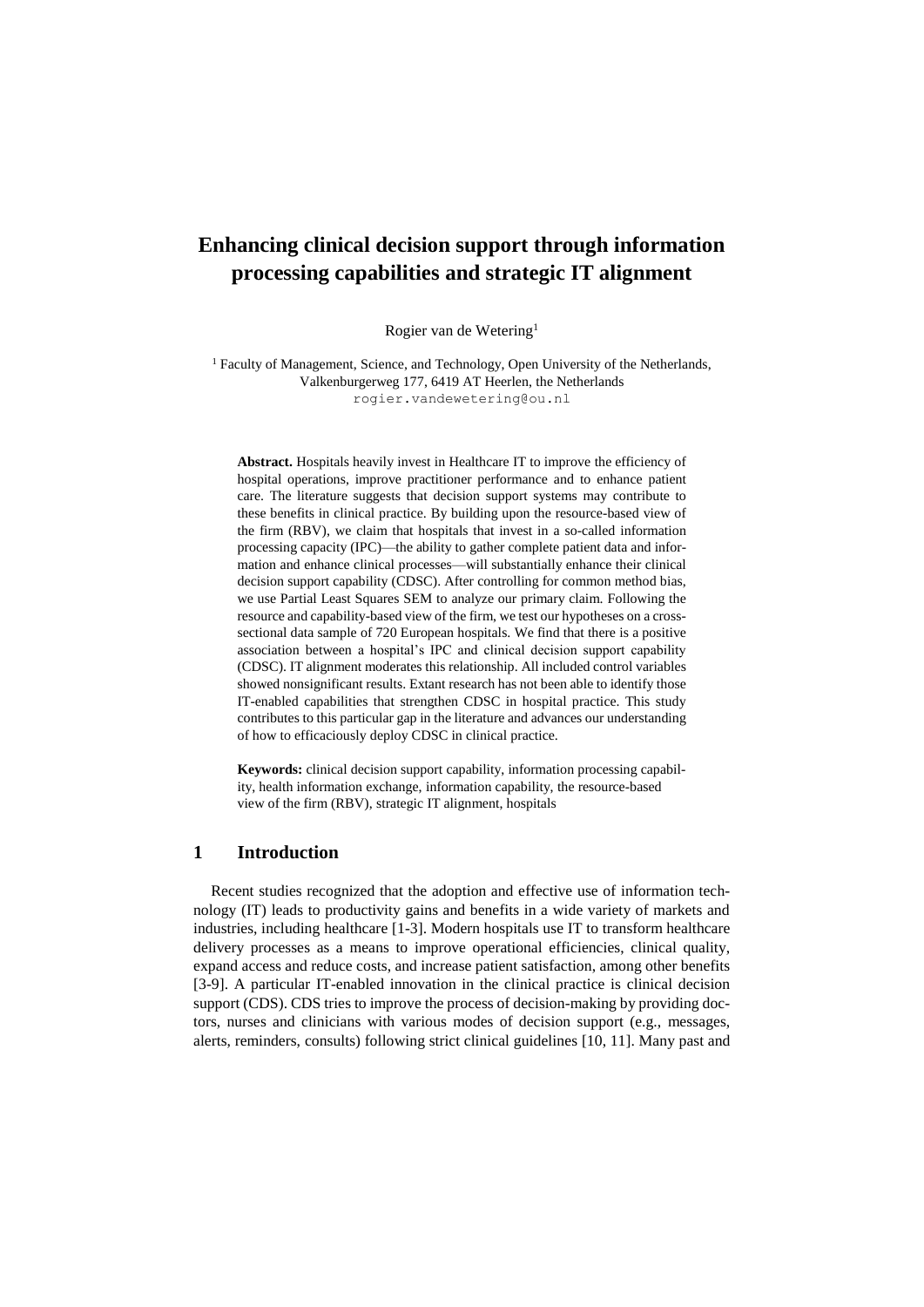recent studies attribute a broad range of benefits to the use of effectively deployed clinical decision support (CDSS) within the hospital enterprise [12, 13], although empirical evidence remains sparse.

Hence, various related factors motivate this work. First, from extant literature has emerged the widely accepted conclusion that IT can be beneficial for hospitals [14]. However, there have been limited studies on the antecedents and conditions underlying robust clinical decision support capability (CDSC) deployments in hospitals. Second, previous studies often have a narrow scope and focus on specific clinical outcomes of specific diseases [11]. Third, the targetted use of IT is becoming more important in hospitals, because it is not uncommon that IT can impede potential benefits [1, 15, 16]. Specifically, IT-productivity literature direct toward the use of IT plans in achieving alignment [17], synchronizing organizations' IT resources to gain benefits [18] and IT spending justifications as part of IT evaluations [18].

Motivated by these factors, this paper follows the premise of resource- and capability synchronization theories [19, 20] and focuses on the IT-driven aspects that enable CDSC in the hospital practice. This aspect is important because this will lead to a broader understanding of IT implementations in hospitals, CDSSs in particular [21]. Specifically, the literature suggested that a particular capability enables information flow and a hospital's information capability (IC) within (en beyond the boundaries of the hospital) and enhance the processes of health information exchange (HIE) [22-24]. This capability is called an information processing capability (IPC) [25]. Hospital's IPC represents their ability to gather complete patient data and information and to enhance clinical processes. Based on the above, we define the following research questions: '*To what extent does an IPC influence a hospital's CDSC?*' and '*What is the conditioning effect of IT alignment on this relationship?*'

This paper applies a positivistic approach whereby we focus on a strong theoretical grounding and research design, evidence, and a logical argument to find support for our central claim. Therefore, our work is structured as follows. We first review the relevant resource-based theory and subsequently propose our research model with the associated hypotheses. Then, we present the methods and results section then follows these sections. We end with our key findings, a discussion of the most important results, and we present some limitations of our current work and provide some direction for future research.

# **2 Theoretical ground and hypotheses development**

### **2.1 Resources and capability-based view**

Building upon the resource-based view of the firm (RBV) recent literature contends that modern digital business strategies focus on strategic capability-building and the process of leveraging information systems and information technology (IS/IT) investments; even in healthcare [26-29]. The central premise of resource-synchronization theories within the context of IT is that strategic IT investments in the organization's IT platforms and IT resource portfolio are essential to develop and align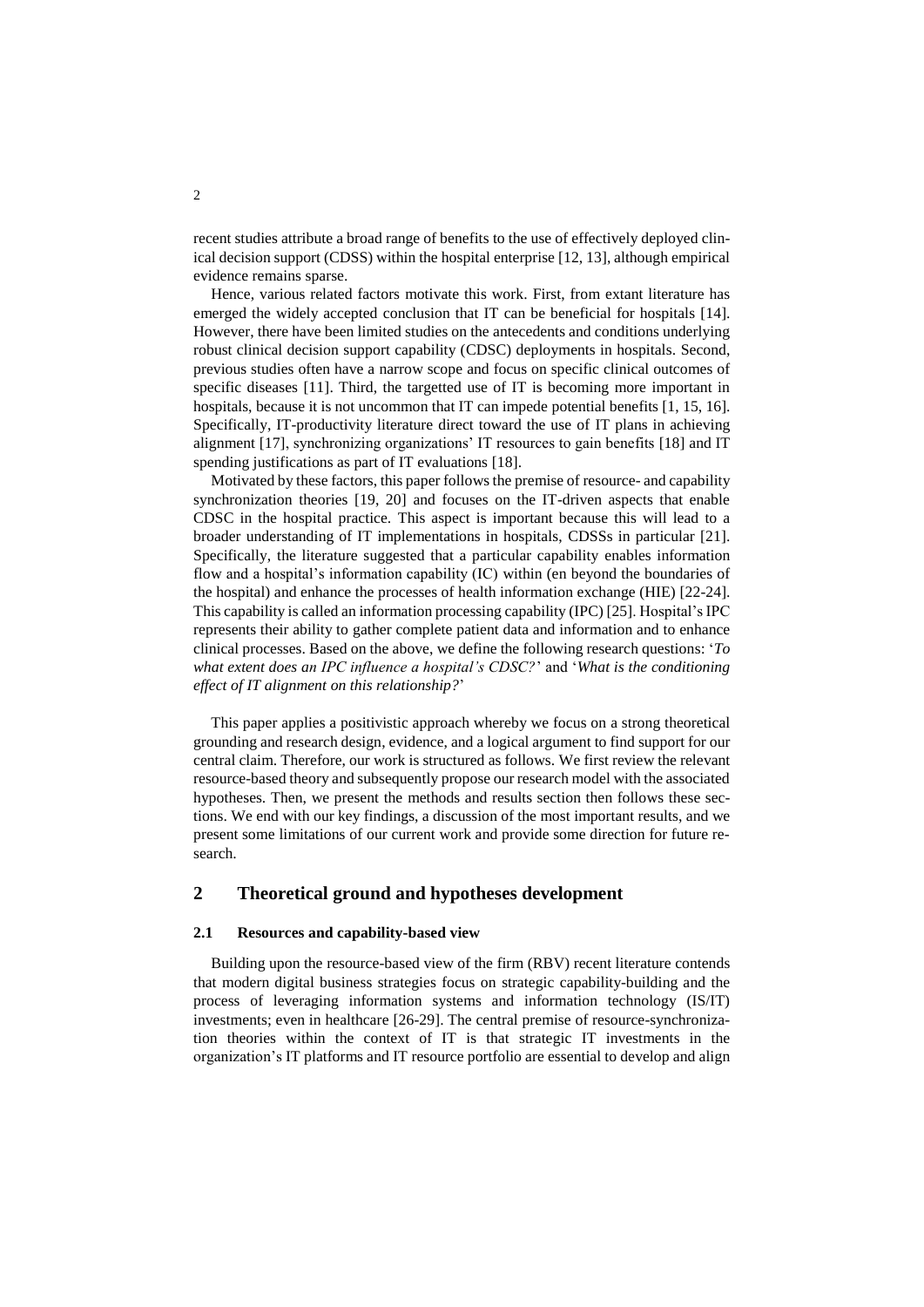firm-wide capabilities to gain benefits and performance enhancements [30-32]. In healthcare, we explicitly see a development the management and decision-makers want to make sure that their resources and investments in IS/IT are harnessed successfully [29]. Hence, hospitals are investing in information flow capabilities to enhance the processes of health information exchange (HIE) [22-24] and to capture a complete patient's picture and their behavior. IPC seems a substantial capability hospital should invest in.

We now follow this resource and capability based view and contend that a hospitals' IPC is deemed appropriate to enhance a hospital's clinical decision support capability (CDSC).

## **2.2 Information processing capability and clinical decision support**

IT plays a crucial role in hospitals to improve strategic and operational processes. Following established literature on IPC [33, 34], we know that organizations that have high levels of IPC are better equipped to collect and process internal and external data and information and provide a foundation for decision-making processes. Hence, in this research we regard IPC to represent to core IT-enabled capabilities, i.e., 1) health information exchange (HIE) capability and 2) information capability (IC). We will now elaborate on both of them.

An HIE capability enables hospitals to share and exchange health and patient data and information, e.g., medical reports, PACS images, clinical documentation, and medication lists across the organizations' boundaries [35]. Benefits of sharing information are well elaborated upon in literature, even in the public domain. This capability contributes to primary data and information needs in hospitals and is important for patient management, safety and in clinical decision making [36, 37]. Hence, HIE provides a foundation for hospital efficiency, reducing health care costs, and to enhance patient outcomes [24] by securely exchanging and the use real-time health data and information [22]. Developing an HIE capability allows hospitals to generate a complete patient image, which is essential in for clinical effectiveness, workflow efficiency, and patients' clinical journeys. However, the process of exchanging health information is not enough. It is conceivable that the obtained information needs to be exploited and leveraged even further by a complementary IT-enabled capability to create value in clinical practice. Another essential capability in the dynamic hospital environment is an IC. IC concerns a hospital's capability to acquire information effectively, subsequently view this information and use it in clinical practice. This capability is critical for a patient clinical journey as this is dependent on accurate information and its usage in practice. Such a capability is not restricted to any IT functions or departments [38]. Instead, in our view, IC represents a hospital-wide measure that generates IT/business value and enhanced clinical decision-support levels. Recent research showed that such an IT-enabled capability could only create value if appropriately leverage using a sophisticated IT infrastructure capability [29].

Moreover, various studies argue that hospital operations heavily depend on the process of acquisition, exchanging, analyzing, and use of health data within the organiza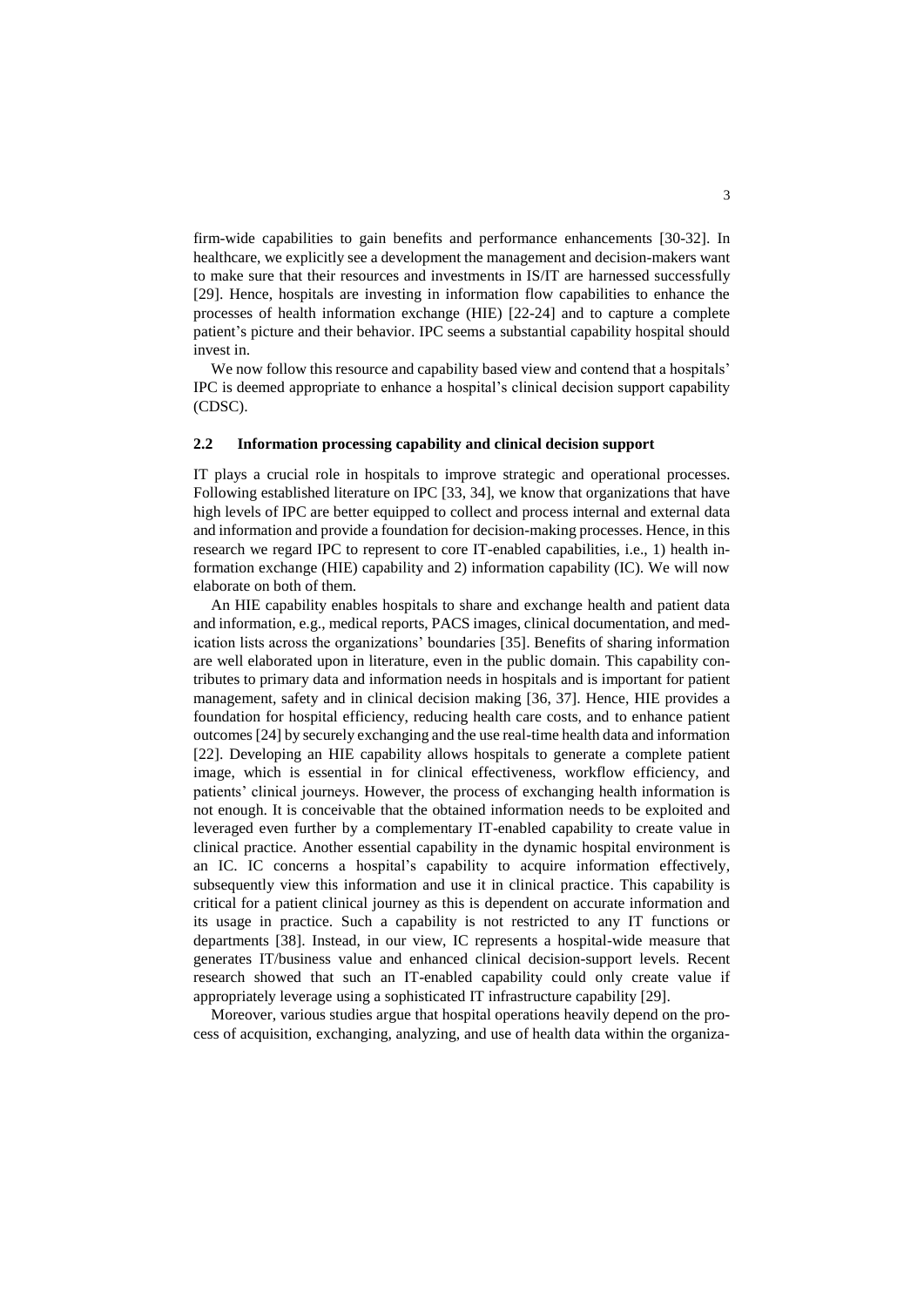tion and within the broader hospital ecosystem [39]. We, therefore, contend that hospitals that develop high levels of IC and HIE are better equipped to deploy and its CDSC in clinical practice. Hence, we contend that hospitals IPC will enhance the clinical decision support within the hospital enterprise and provides value-added services. Therefore, we define:

**Hypothesis 1**: *IPC is positively associated with a hospital's CDSC.*

## **2.3 IT alignment**

Investments in IS/IT, along with structured adoption and use, have been suggested to lead to multi-factorial advantages and competitive gains for organizations in various industries [40]. Despite massive investments in IT, organizations quite often fail to achieve improvements in their organizational performance due to their inability to align IT with organizational needs. Ever since the exposition of the 'productivity paradox' [41], organizations increasingly paid attention IS/IT investments, strategic IS/IT planning and its contributions to clinical operations. This development is even more so significant for hospitals, as clinical excellence and service to the community are critical factors for public hospitals [42].

Strategic IS/IT planning that was first addressed by King and Cleland [53] is a crucial activity within organizations and allows organizations to align both business and IT strategies. It is a process by which organizations effectively deploy sustainable business and IT strategies in which internal resources are integrated into external opportunities [43]. Therefore, it enables organizations to assess the existing and planned IS resources and can be regarded as a weapon to involve processes for the identification of opportunities for the use of the IT resources and capabilities [44]. The concept of strategic IT alignment is a central element of strategic IS/IT planning. Both in scientific literature and in practice, it is a well-known fact that achieving a state of IS/IT-alignment is a crucial step to leverage the maximum potential benefits [1, 45, 46], also in healthcare [47]. Literature addresses explicitly the importance of IT plans in achieving alignment [17] and in the process of managing organizations' IT resources [18] and subsequent IT spending justifications [18]. Hence, we define IT alignment as the extent to which hospitals have adequately synchronized their overall IT plan with the IT spending [17, 48]. Now, following both recognized work and more recent studies [46, 49, 50], we argue that the degree of IT alignment will positively influence the relationship between IPC and hospital's CDSC. Hence, we define:

**Hypothesis 2**: *The higher the degree of IT alignment, the stronger the positive relationship between IPC and CDSC.*

# **3 Methods**

## **3.1 Data collection and sampling procedure**

To assess the proposed research model fit and examine the hypothesized relationships, we needed a high-quality, large-scale, and cross-sectional data. In our systematic search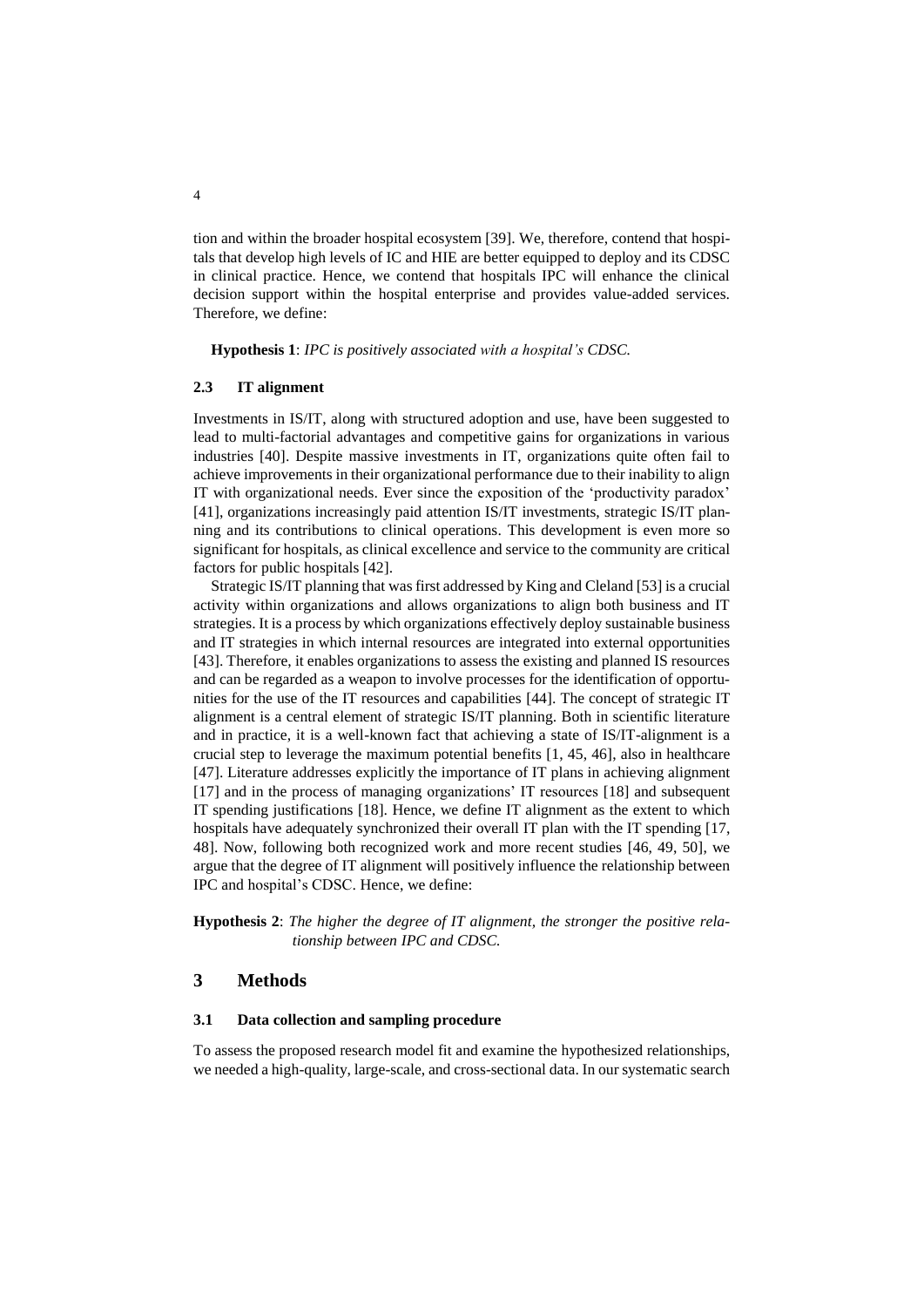efforts, we found such a comprehensive cross-sectional dataset—the European Hospital Survey: Benchmarking deployment of e-Health services (2012-2013). This particular dataset contains data from roughly 1,800 European hospitals and is distributed by the European Commission<sup>1</sup>. This survey aimed at benchmarking the level of eHealth adoption and use in acute hospitals across 30 European countries in Europe. In doing so, the research team focused on European acute hospitals and assessed a wide range of aspects from IT applications and the hospitals' IT infrastructure, health data and information exchange, as well as security and privacy issues. The final survey targeted the Chief Information Officers (CIOs) based on their knowledge of the various social, technical and organizational aspects.

Based on the concepts in our research model (see next section) and research scope, we in total conservatively removed 1033 cases with lots of missing data entries. This amount includes removed cases for data consistency and comparability, i.e., private and private not for profit hospitals ( $N = 367$ ) and University hospitals ( $N = 196$ ). These hospitals were removed from our sample as they typically are organized differently (than public hospitals) and have other financing mechanisms. Therefore, our final dataset includes 720 hospitals that represent most European countries. The 720 hospitals can be grouped as follows by firm size-class (based on the number of beds), 13% large (750+ beds), 27% medium (251 – 750 beds), 51% small (101 - 250 beds) and 9% micro (less than 100 beds).

To control for common method variance, *ex-post,* we performed Harman's single factor test using SPSS v24. In doing so, we included the relevant constructs in the analysis and found that one specific factor could not attribute to the majority of variance [51]. Hence, this data sample is not affected by CMB.

## **3.2 Items and construct definitions**

l

Our research model's constructs are partly based on and inspired by past foundational, empirical and validated work [17, 29, 33, 35, 52, 53]. For this research, we incorporated a set of twelve survey items from the European Hospital Survey to operationalize HIE. This construct included questions on appointments, receiving laboratory reports, exchanging medical patient data, interaction with patients, transfer prescriptions, and exchange patient medication lists. We operationalized the IC construct by using 17 measurement items from the survey that focused on the use and input of specific clinical information. Hence, this construct includes questions on medication lists, lab, and radiology results, medical history, allergies, immunizations and ordered tests. Finally, we measured CDSC (our dependent construct), using six survey items as a representation of hospitals' capability to enhance the process of clinical decision making. This construct contained the measurements clinical guidelines, drug-drug interactions, drugallergy alerts, drug-lab interactions, contraindications, alerts to a critical laboratory value. All the above items were measured on or rescaled to a Likert scale from 1 to 5.

<sup>&</sup>lt;sup>1</sup>This dataset was distributed by the European Commission and is freely accessible through: https://ec.europa.eu/digital-single-market/en/news/european-hospital-survey-benchmarking-deployment-ehealth-services-2012-2013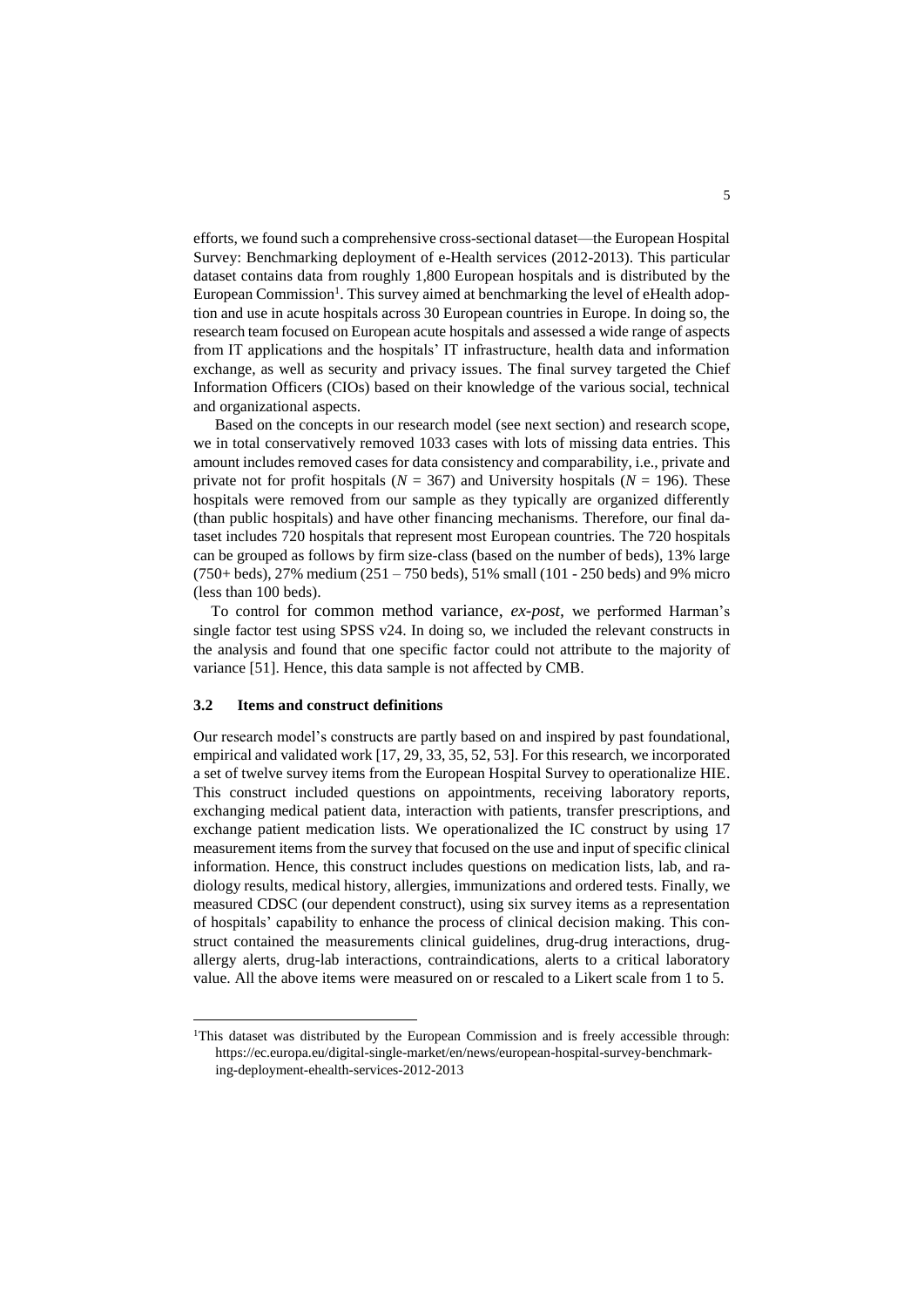Following the core literature, we measured IT alignment as a product of the total hospital's IT budget (Likert scale from  $1 - 5$ ; Less than  $1\% - 5$ ; More than 5%) and the presence of a formal IT Strategic plan (binary scale). We controlled our outcomes with the control variables 'fte in IT department', 'size'(based on beds), and 'type of hospital' (acute or general).

## **3.3 SEM model specification and validation**

For this research, we use Partial least squares(PLS)-SEM to assess our model's 'outer' and 'inner' model [54, 55]. PLS-SEM is a mature variance-based approach allow us to simultaneously test the measurement model (factor, block analyses) and structural model (to test our hypotheses). For parameter estimation, we use SmartPLS version 3.2.7. [56]. For our measurement model specification, we propose a reflective measurement model (Mode A) for both the first (HIE, CI, and CDSC) and second-order construct (IPC) through which the manifest variables are affected by the latent variables. We also use a bootstrapping procedure with 500 replications to obtain stable results to interpret the structural model. As for sample size requirements, the included data exceeds all minimum requirements.

## **3.4 Assessment of the measurement model**

We assessed the psychometric properties of our model by subjecting the first-order constructs to internal consistency reliability, convergent validity, and discriminant validity tests [56]. First, we computed the composite reliability  $(CR)^2$  values for each construct as this measure takes into account the different outer loadings of the manifest variables [54]. As can be seen from table 1, all our CR values are above the threshold values (i.e.,  $CR \ge 0.7$ ). Next, we assessed all construct-to-item loadings ( $\lambda$ ). We removed all manifest indicators with a loading of less than 0.6<sup>3</sup> from our model. In total, we removed seven indicators from the HIE construct, and eight from the IC construct. All indicators for CDSC were above  $\geq 0.7$ .

In PLS model assessments, researchers must evaluate the measurement model by their convergent and discriminant validity [54, 57]. Hence, we examined the convergent validity by examining if the average variance extracted (AVE) is above the lower limit of 0.50 [57]. All values exceed the threshold value. We assessed discriminant validity through different, but related tests. First, we investigated, whether or not, particular cross-loadings load more strongly on other constructs than the outer loading on the associated construct. We also assessed the Fornell-Larcker criterion. In this process, we investigated if the square root of the AVEs of all constructs is larger than the crosscorrelation (see entries in bold in Table 1 along the matrix diagonal). As can be seen from table 1, all correlations among all constructs were below the threshold (0.70) [57]. As a final step in the measurement model assessment, we used a relatively new heterotrait-monotrait (HTMT) ratio measure of correlations approach by Henseler, Ringle, &

l

<sup>&</sup>lt;sup>2</sup> Composite reliability is similar to Cronbach's alpha without the assumption of the equal weighting of variables.

<sup>&</sup>lt;sup>3</sup> An even more liberal threshold is a loading value of 0.4 for exploratory studies, see [63].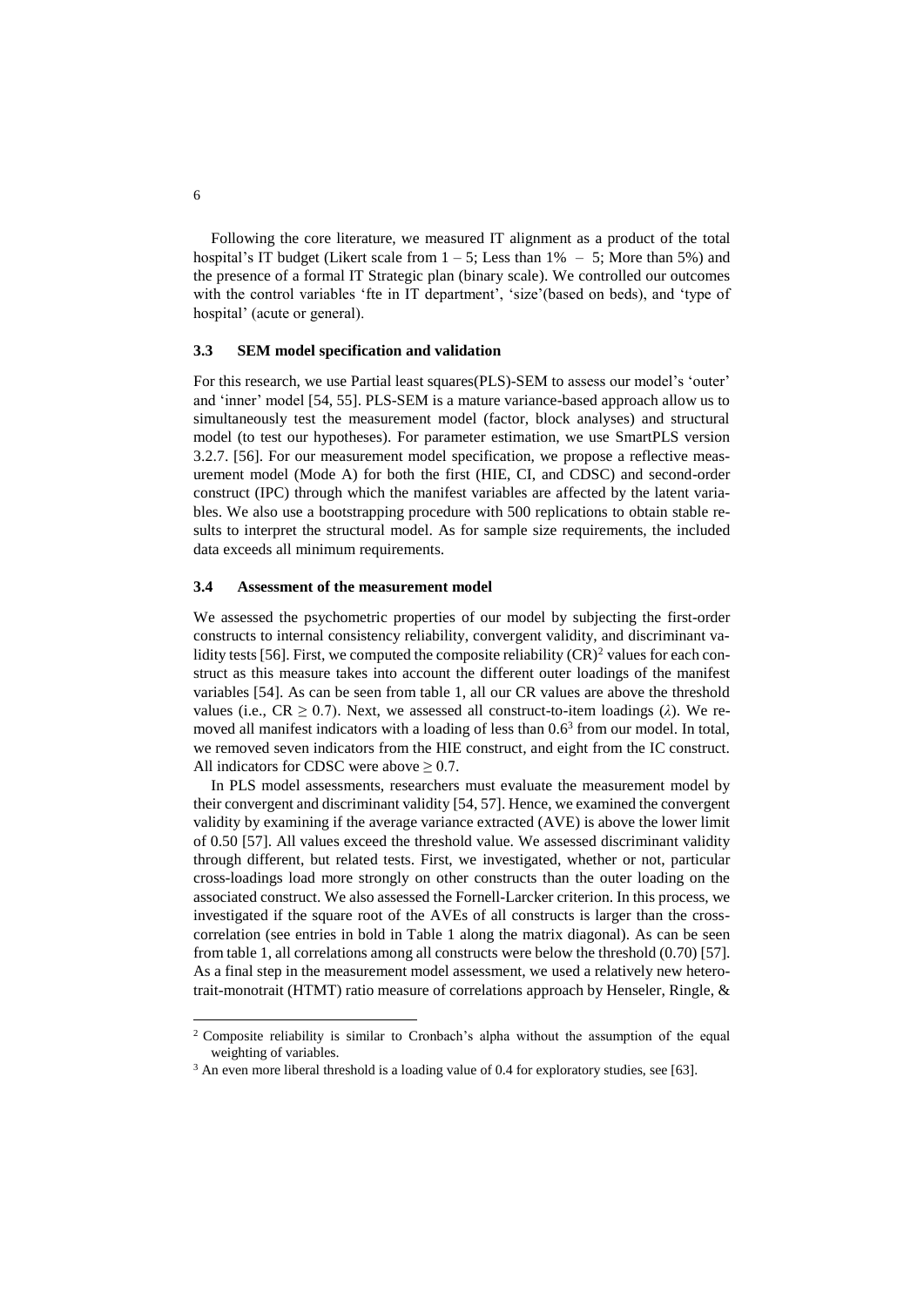Sarstedt [58]. This measure is calculated based on the mean of the correlations of indicators across constructs measuring different constructs, relative to the average correlations of indicators within the same construct. Our assessments show that all HTMT values are well below the 0.90 upper bound. Table 1 shows all relevant outcomes and suggests that our model's first-order reflective measures are now valid and reliable. The next step is to analyze the structural 'inner' model.

|                                          | (1)   | (2)   | (3)   | (4)   |
|------------------------------------------|-------|-------|-------|-------|
| $(1)$ IT alignment                       | n/a   |       |       |       |
| (2) Clinical decision support capability | 0.101 | 0.768 |       |       |
| (3) Health information exchange          | 0.041 | 0.392 | 0.751 |       |
| (4) Information capability               | 0.040 | 0.412 | 0.368 | 0.751 |
|                                          |       |       |       |       |
| <b>AVE</b>                               | n/a   | 0.589 | 0.565 | 0.564 |
| CR                                       | n/a   | 0.895 | 0.866 | 0.921 |

**Table 1.** Model assessment of reliability, convergent and discriminant validity.

# **4 Analyses and hypotheses testing**

We used a SmartPLS bootstrapping procedure to test the significance of the various path coefficients in our model. Hence, we found support for our first hypothesis; IPC, indeed, positively influences hospitals' CDSC ( $\beta$  =.482;  $t = 14.649$ ;  $p < .0001$ ). As for our second hypothesis (strategic alignment moderates the relationship between IPC and CDSC, H1), we also looked at the significance of the path coefficient ( $\beta = 0.101$ ,  $t =$ 2.910,  $p < .005$ ). Hence, we additionally found support for our second hypothesis, while all included control variables showed non-significant effects on CDSC: 'fte IT department' (*β* = .023, *t* = 0.998, *p* = .226), 'size' (*β* = -.041, *t* = 1.214, *p* = .067), and 'type'  $(\beta = 0.050, t = 1.839, p = .319)$ .  $R^2$  values, the coefficient of determination, of the endogenous constructs are commonly used to assess model fit [54]. The structural model explains 25.9% of the variance for digital capabilities  $(R^2 = .259)$ , which is considered moderate to large. We also assessed the model's predictive power [54].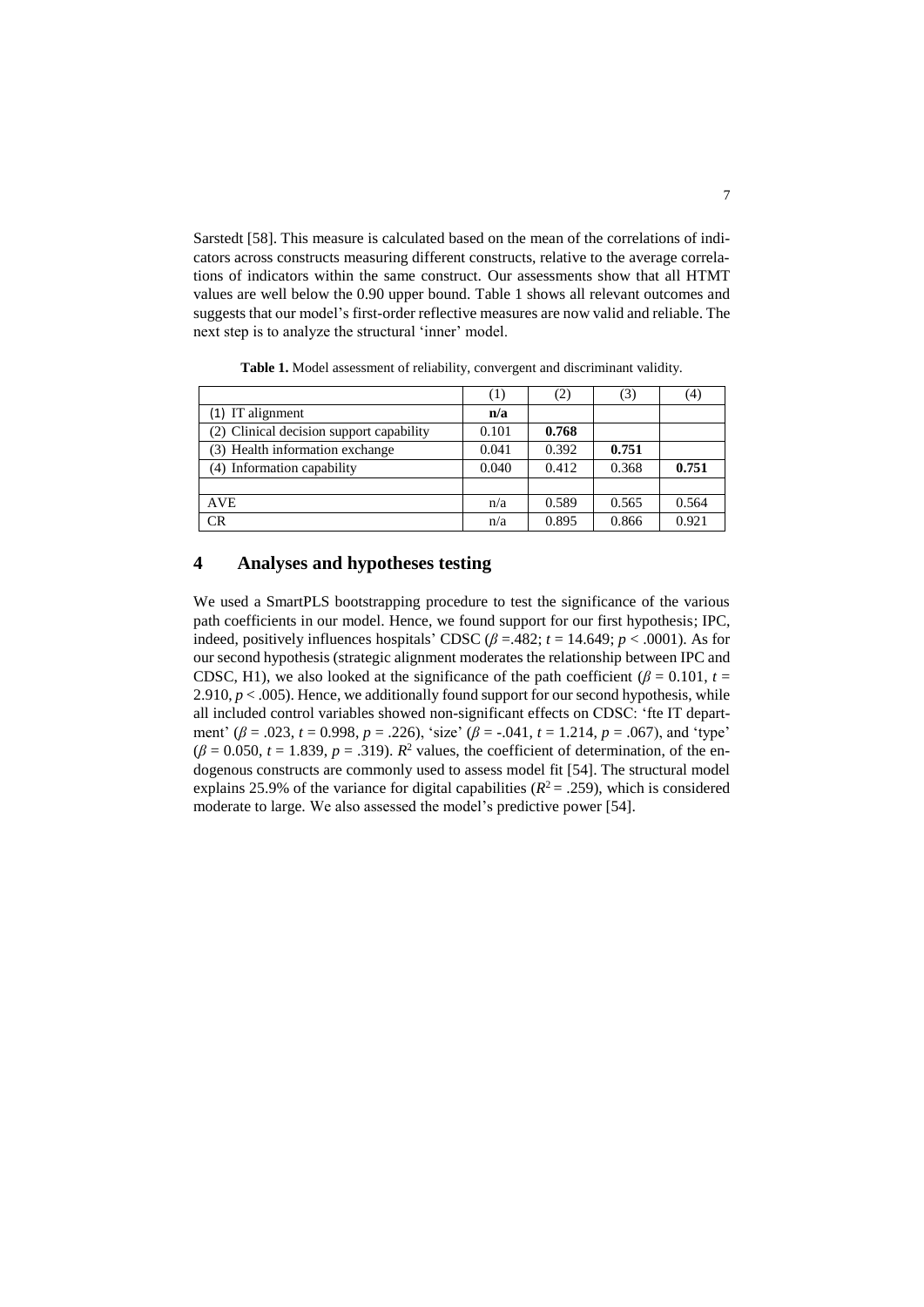

**Fig. 1.** Structural model analysis.

In doing so, we performed a blindfolding procedure (i.e., a sample re-use technique) in SmartPLS and calculated Stone-Geisser  $(Q^2)$  [59] values.  $Q^2 > 0$  for the endogenous latent constructs indicate that models have predictive relevance. Results show that our  $Q^2$  value (for CDSC) is well above 0 for both cross-validated redundancy ( $Q^2$  = 0.140) and cross-validated communality ( $Q^2 = 0.423$ ). These outcomes indicated the overall model's predictive relevance [54]. Figure 1 shows the main results of our structural analyses.

# **5 Discussion, conclusion, and outlook**

This study tried to investigate to what extent an IPC impacts the hospital's CDSC. This research is very relevant because hospitals are currently investing heavily in IT to improve strategic and operational processes. Following the RBV—through which relevant IT assets, resources and capabilities can be identified and assessed toward their importance [60]—we argued that hospitals that have high levels of IPC are better equipped to collect and process internal and external data and information and provide a foundation for decision-making processes. Our PLS results substantiate our claim, i.e., IPC significantly influences CDSC based on a sample of 720 European hospitals. Moreover, we argued that IT alignment would moderate the relationship between IPC and CDSC based on synchronized IT resources, allocated IT budgets and assets. Next, to empirical evidence for our first hypothesis, we found support for the second claim. IT alignment indeed moderates this relationship and clarifies our model. Like [61], our findings help minimize confusions regarding the role of strategic IT alignment under the resource-based view. These findings are important, as IT not always yields significant productivity gains, also in healthcare [62].

Our outcomes demonstrate relevance for practice as well, as they suggest that greater efficiency gains and operational benefits can be gained through high levels of IPC within the hospital. Hence, IT-enabled processes that drive collaboration, coordination, and innovative diagnostic approaches have great potential to deliver higher quality for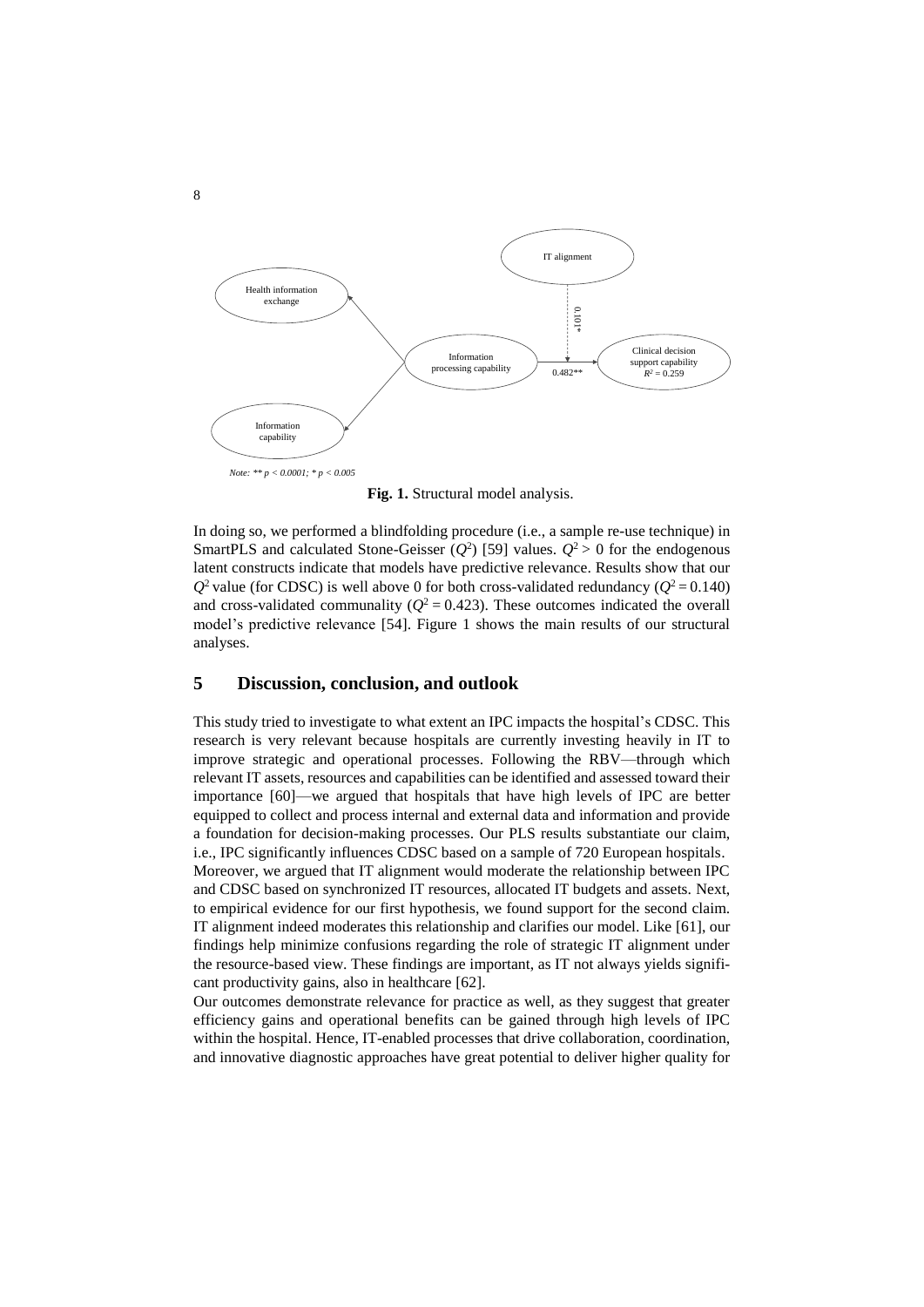patients and physicians at a lower cost. Jones et al. [63] call this 'the definition of greater productivity.' Hospitals can, therefore, enhance CDSC by improving the capability to share and exchange health and patient, and invest in the capability to acquire, view and use information in clinical practice effectively.

Limitations constrain current results, so that future research could seek to address those. First, we focused on public hospitals. Future research might investigate whether or not our results also hold for other types of hospitals. Second, we did not uncover heterogeneity issues, as the scope of our work was limited. However, it is, worth investigating in detail potential differences among groups of hospitals taking into account, e.g., financial incentives for the adoption of IT, organization characteristics, and other potentially related digital capabilities.

To conclude, we believe hospitals can benefit from our results and that they could help decision-makers in the process of allocating their IT budget, resources and asset to facilitate decision-support in clinical practice.

# **References**

- 1. Brynjolfsson, E. and L.M. Hitt, *Beyond computation: Information technology, organizational transformation and business performance.* The Journal of Economic Perspectives, 2000. **14**(4): p. 23-48.
- 2. Agha, L., *The effects of health information technology on the costs and quality of medical care.* Journal of health economics, 2014. **34**: p. 19-30.
- 3. Lee, J., J.S. McCullough, and R.J. Town, *The impact of health information technology on hospital productivity.* The RAND Journal of Economics, 2013. **44**(3): p. 545-568.
- 4. Haux, R., *Medical informatics: past, present, future.* International Journal of Medical Informatics, 2010. **79**(9): p. 599–610.
- 5. Ludwick, D. and J. Doucette, *Adopting electronic medical records in primary care: lessons learned from health information systems implementation experience in seven countries.* International Journal of Medical Informatics, 2009. **78**(1): p. 22–31.
- 6. McGlynn, E., et al., *The quality of health care delivered to adults in the United States.* New England Journal of Medicine, 2003. **348**(26): p. 2635–2645.
- 7. Chiasson, M., et al., *Expanding multi-disciplinary approaches to healthcare information technologies: what does information systems offer medical informatics?* International Journal of Medical Informatics, 2007. **76**: p. S89–S97.
- 8. Curtright, J.W., S.C. Stolp-Smith, and E.S. Edell, *Strategic performance management: development of a performance measurement system at the Mayo Clinic.* Journal of Healthcare Management, 2000. **45**(1): p. 58–68.
- 9. Ahovuo, J., et al., *Process oriented organisation in the regional PACS environment.* EuroPACS-MIR 2004 in the Enlarged Europe, 2004: p. 481–484
- 10. Garg, A.X., et al., *Effects of computerized clinical decision support systems on practitioner performance and patient outcomes: a systematic review.* Jama, 2005. **293**(10): p. 1223-1238.
- 11. Romano, M.J. and R.S. Stafford, *Electronic health records and clinical decision support systems: impact on national ambulatory care quality.* Archives of internal medicine, 2011. **171**(10): p. 897-903.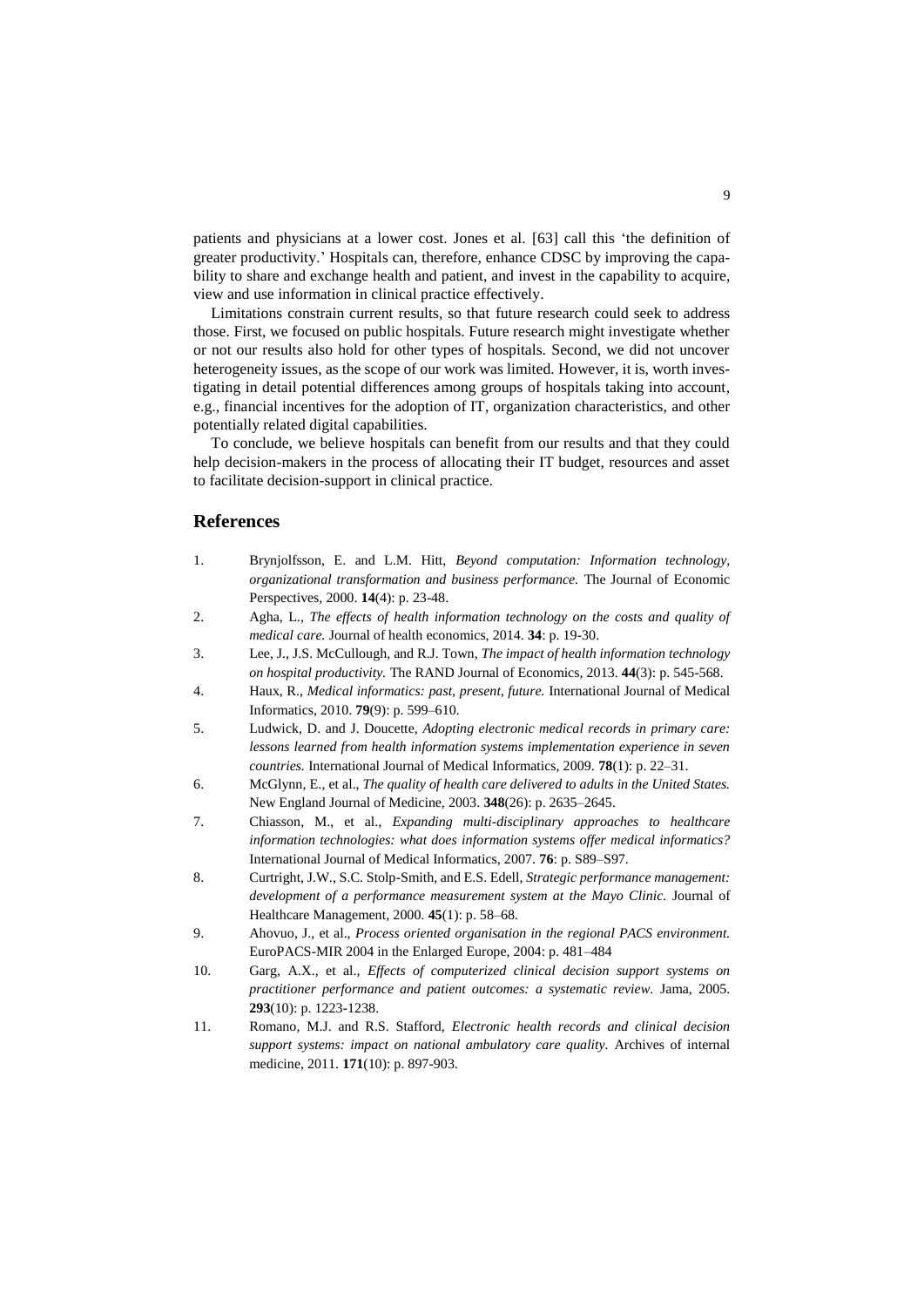- 12. Elkin, P.L., et al., *The introduction of a diagnostic decision support system (DXplain™) into the workflow of a teaching hospital service can decrease the cost of service for diagnostically challenging Diagnostic Related Groups (DRGs).* International journal of medical informatics, 2010. **79**(11): p. 772-777.
- 13. Kaushal, R., K.G. Shojania, and D.W. Bates, *Effects of computerized physician order entry and clinical decision support systems on medication safety: a systematic review.* Archives of internal medicine, 2003. **163**(12): p. 1409-1416.
- 14. Buntin, M.B., et al., *The benefits of health information technology: a review of the recent literature shows predominantly positive results.* Health affairs, 2011. **30**(3): p. 464-471.
- 15. Overby, E., A. Bharadwaj, and V. Sambamurthy, *Enterprise agility and the enabling role of information technology.* European Journal of Information Systems, 2006. **15**(2): p. 120-131.
- 16. Weill, P., M. Subramani, and M. Broadbent, *Building IT infrastructure for strategic agility.* MIT Sloan Management Review, 2002. **44**(1): p. 57.
- 17. Hirschheim, R. and R. Sabherwal, *Detours in the path toward strategic information systems alignment.* California management review, 2001. **44**(1): p. 87-108.
- 18. Chan, Y.E. and B.H. Reich, *IT alignment: what have we learned?* Journal of Information technology, 2007. **22**(4): p. 297-315.
- 19. Wernerfelt, B., *A resource-based view of the firm.* Strategic Management Journal, 1984. **5**(2): p. 171–180.
- 20. Mithas, S., A. Tafti, and W. Mitchell, *How a Firm's Competitive Environment and Digital Strategic Posture Influence Digital Business Strategy.* Mis Quarterly, 2013. **37**(2).
- 21. Goh, J.M., G. Gao, and R. Agarwal, *Evolving work routines: Adaptive routinization of information technology in healthcare.* Information Systems Research, 2011. **22**(3): p. 565-585.
- 22. Van de Wetering, R. and J. Versendaal. *How a flexible collaboration infrastructure impacts healthcare information exchange*. In the Proceedings of the 31th Bled eConference Digital Transformation – Meeting the Challenges. 2018. Bled, Slovenia.
- 23. Walker, J., et al., *The value of health care information exchange and interoperability.* Health affairs, 2005. **24**: p. W5.
- 24. Hersh, W.R., et al., *Outcomes from health information exchange: systematic review and future research needs.* JMIR medical informatics, 2015. **3**(4).
- 25. Galbraith, J.R., *Organization design: An information processing view.* Interfaces, 1974. **4**(3): p. 28-36.
- 26. Bharadwaj, A., et al., *Digital business strategy: toward a next generation of insights.* 2013.
- 27. Setia, P., V. Venkatesh, and S. Joglekar, *Leveraging digital technologies: How information quality leads to localized capabilities and customer service performance.* Mis Quarterly, 2013. **37**(2).
- 28. El Sawy, O.A., et al., *Research commentary-Seeking the configurations of digital ecodynamics: It takes three to tango.* Information Systems Research, 2010. **21**(4): p. 835-848.

10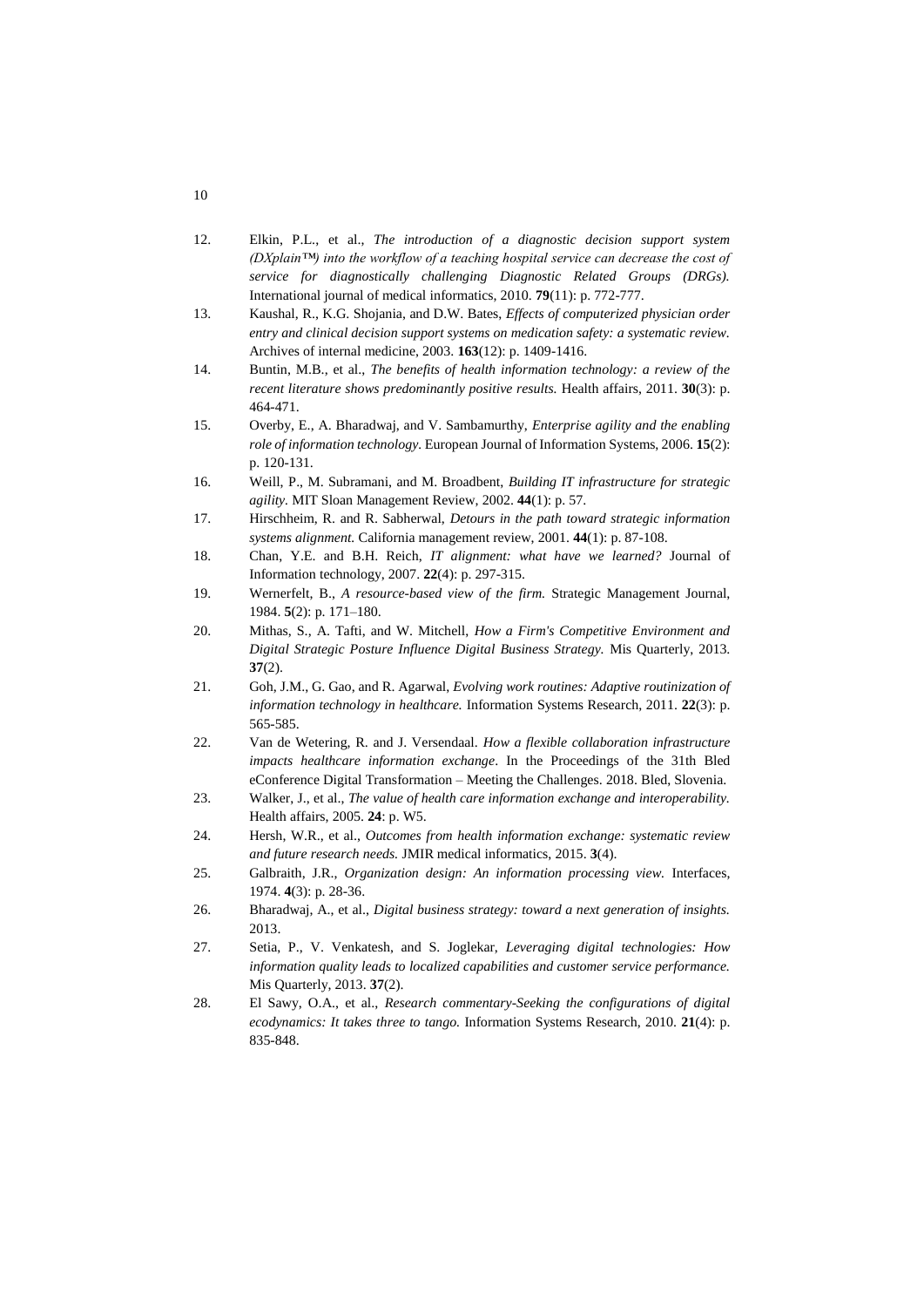- 29. Van de Wetering, R., J. Versendaal, and P. Walraven. *Examining the relationship between a hospital's IT infrastructure capability and digital capabilities: a resourcebased perspective*. In Proceedings of the Twenty-fourth Americas Conference on Information Systems (AMCIS). 2018. New Orleans: AIS.
- 30. El Sawy, O.A. and P.A. Pavlou, *IT-enabled business capabilities for turbulent environments.* MIS Quarterly Executive (2008), 2008. **7**(3): p. 139-150.
- 31. Mithas, S., et al., *Information technology and firm profitability: mechanisms and empirical evidence.* 2012.
- 32. Sheikh, A., H.S. Sood, and D.W. Bates, *Leveraging health information technology to achieve the "triple aim" of healthcare reform.* Journal of the American Medical Informatics Association, 2015. **22**(4): p. 849-856.
- 33. Wang, E.T., *Effect of the fit between information processing requirements and capacity on organizational performance.* International Journal of Information Management, 2003. **23**(3): p. 239-247.
- 34. Tushman, M.L. and D.A. Nadler, *Information processing as an integrating concept in organizational design.* Academy of management review, 1978. **3**(3): p. 613-624.
- 35. Vest, J.R., et al., *Challenges, alternatives, and paths to sustainability for health information exchange efforts.* Journal of Medical Systems, 2013. **37**(6): p. 9987.
- 36. Kaelber, D.C. and D.W. Bates, *Health information exchange and patient safety.* Journal of biomedical informatics, 2007. **40**(6): p. S40-S45.
- 37. Sutcliffe, K.M., E. Lewton, and M.M. Rosenthal, *Communication failures: an insidious contributor to medical mishaps.* Academic Medicine, 2004. **79**(2): p. 186- 194.
- 38. Marchand, D.A., W.J. Kettinger, and J.D. Rollins, *Information orientation: people, technology and the bottom line.* Sloan management review, 2000. **41**(4): p. 69.
- 39. Jadad, A.R., et al., *The Internet and evidence-based decision-making: a needed synergy for efficient knowledge management in health care.* Canadian Medical Association Journal, 2000. **162**(3): p. 362-365.
- 40. Tallon, P.P. and A. Pinsonneault, *Competing perspectives on the link between strategic information technology alignment and organizational agility: insights from a mediation model.* Mis Quarterly, 2011. **35**(2): p. 463-486.
- 41. Strassman, P.A., *Business value of computers*. 1990, New Canaan, CT, USA: The Information Economic Press.
- 42. Firth, L. and P. Francis. *Understanding the lack of adoption of e-commerce in the health sector: the clinician's strategic perspective*. in *IADIS virtual conference*. 2004. Lisbon.
- 43. Van de Wetering, R., R. Batenburg, and R. Lederman, *Evolutionistic or revolutionary paths? A PACS maturity model for strategic situational planning.* International Journal of Computer Assisted Radiology and Surgery, 2010. **5**(4): p. 401–409.
- 44. King, W.R., *Strategic planning for IS: the state of practice and research. Editor's comment.* MIS Quarterly, 1985. **9**(2): p. 6–7.
- 45. Henderson, J.C. and N. Venkatraman, *Strategic alignment: leveraging information technology for transforming organisations.* IBM Systems Journal, 1993. **32**(1): p. 4– 16.